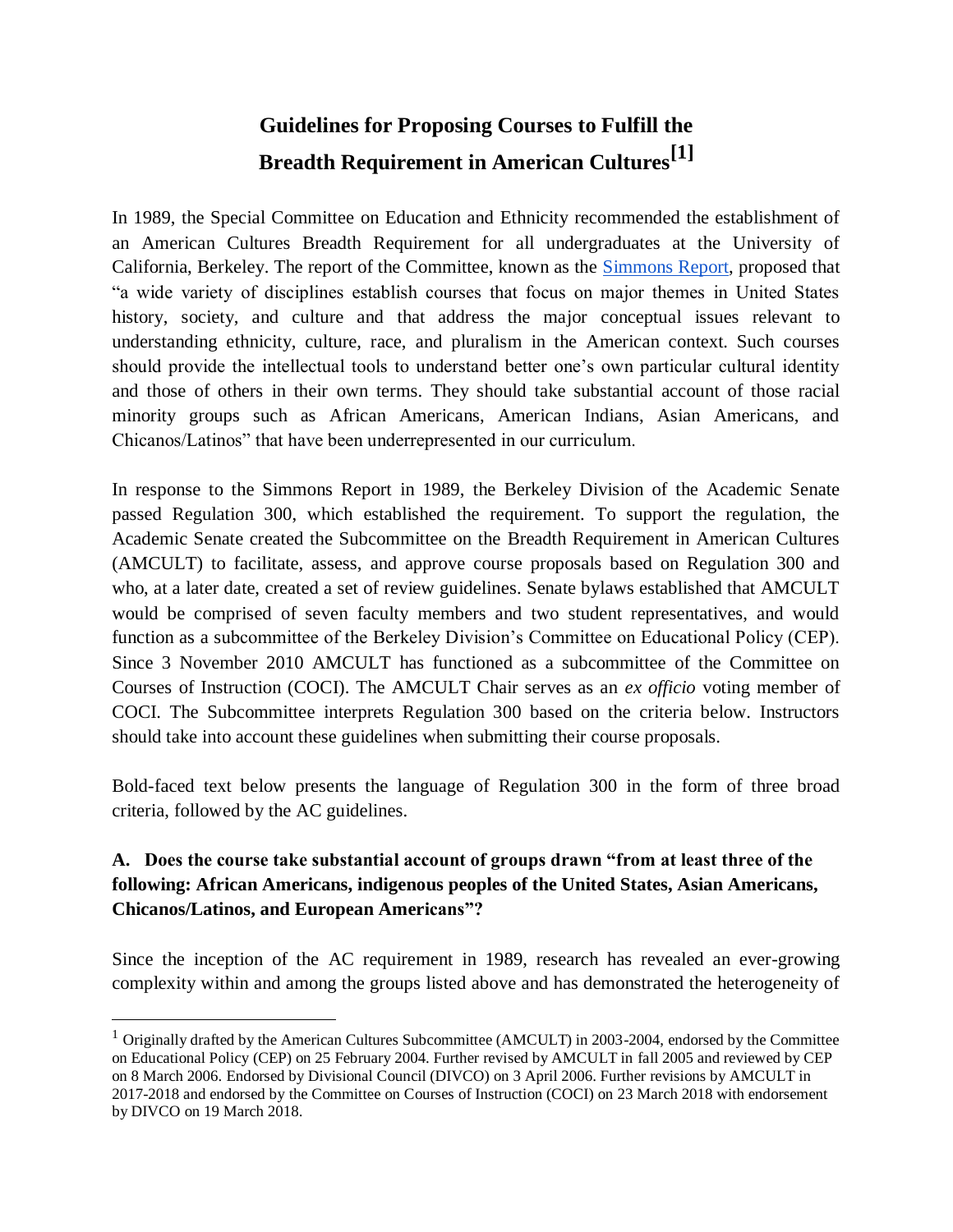American society. The intent of criterion A is not to endorse a checklist approach to the consideration of racial, cultural, and ethnic categories, but to examine critically these categories, above all their perceived naturalness and fixity, and to encourage broad representation. Intersectional considerations that cut across these categories are increasingly relevant, for instance questions pertaining to gender identity, sexuality, legal status, economic class, religion, ability, and other racial, cultural, and ethnic affiliations. Further articulations of these categories are examined in B and C below.

# **B. Does the course "address theoretical and analytical issues relevant to understanding race, culture, and ethnicity"?**

Recognizing that what may be considered to be of theoretical and analytical relevance to the understanding of race, culture, and ethnicity varies across disciplines and even within them, the Subcommittee does not apply a fixed standard for determining relevance, and is interested in promoting new approaches that diversify the study of these topics in disciplines beyond American Cultures. For example, we welcome courses that analyze how questions of race, culture, and ethnicity, as described above in A, intersect with the cultures of science, technology, engineering, and mathematics, or with those of different fields and professions within and beyond the humanities and the social sciences. At the same time, it is essential that courses offered under the AC label be distinctive within the UC Berkeley curriculum and that they be recognizable as AC-eligible. Highlighting theoretical and analytical frameworks that explore questions of race, culture, and ethnicity in field-specific ways can help to ensure relevance to the AC curriculum.

### **C. Does the course emphasize "integrative and comparative" approaches to questions of race, culture, and ethnicity within the larger context of American society and history?**

Instructors should bear in mind that courses appropriate to fulfilling the AC requirement are not standard courses that additively incorporate questions of racial diversity while adhering to their disciplinary boundaries and interests. Rather, they are courses that specifically address questions of race, culture, and ethnicity as their guiding framework. Courses should contextualize these questions by focusing on groups within the U.S. (and/or in relation to the U.S.) and on the shared or disparate experiences of the groups named in A above. However, the Subcommittee welcomes comparative global and transnational perspectives, provided that they highlight the larger forces that impinge on the historical and social landscape of the U.S.

#### *Other Policies*

1. Courses must be three or more semester units.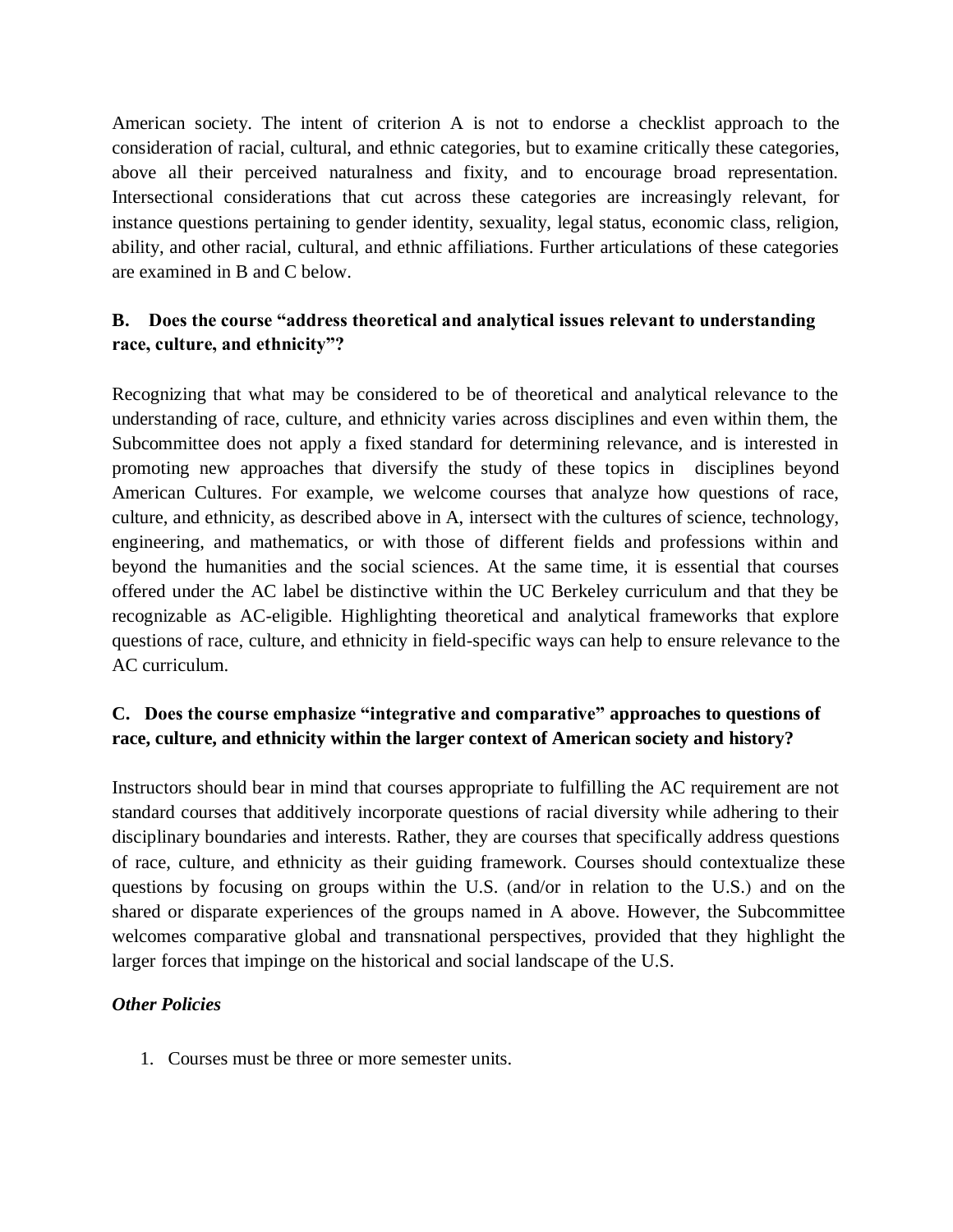- 2. Courses devoted to development of general skills—e.g., courses that fulfill the Reading and Composition Requirement—are not eligible for American Cultures approval.
- 3. When the instructor of an approved course changes, the new instructor must submit their version of the course to the Subcommittee for approval.
- 4. When an approved course is offered with a significantly modified syllabus, the Subcommittee must approve the updated syllabus.

#### *Approval Procedure*

Instructors submit a course proposal for AC approval to the Subcommittee on the Breadth Requirement in American Cultures. Send the proposal and all supporting material to the Subcommittee via the Academic Senate in 320 Stephens Hall, MC# 5842. The Subcommittee will notify in writing the decision it makes on the proposal. Questions about procedures may be directed to Senate staff.

#### *Proposal*

A proposal for course approval must include a **syllabus** and a **cover letter** explaining how the course satisfies the requirement.

The **syllabus** should be as complete, detailed, and final as possible. It should include an informative course description, a determinate reading list (specifying author and title, and page number where relevant), and a schedule of assignments for the whole semester. The Subcommittee prefers that this be accomplished by means of a week-by-week schedule in the syllabus that provides the week's topic, assignments, and readings, in addition to a narrative description that demonstrates how the AC requirement is woven into the course. Syllabi that accomplish this in another way (e.g., unit-by-unit or topic-by-topic) are similarly acceptable, provided that the relevance of the assignments to the AC requirement is clearly legible.

The **cover letter** should describe the course, while addressing the criteria described above. It should explain how the selected racial, cultural, and/or ethnic groups are integrated into the topic of the course; how the course topic frames the conceptualization and presentation of the groups; and if and how the syllabus departs from standard syllabi within the instructor's discipline. Explaining how specific readings related to the intent of the course, especially if the content of these reading is unclear from their titles alone, may help the Subcommittee in its deliberations.

The Subcommittee encourages instructors to seek assistance in developing course proposals from the American Cultures Center staff, located in 360 Stephens Hall, MC# 1050. In cases where the